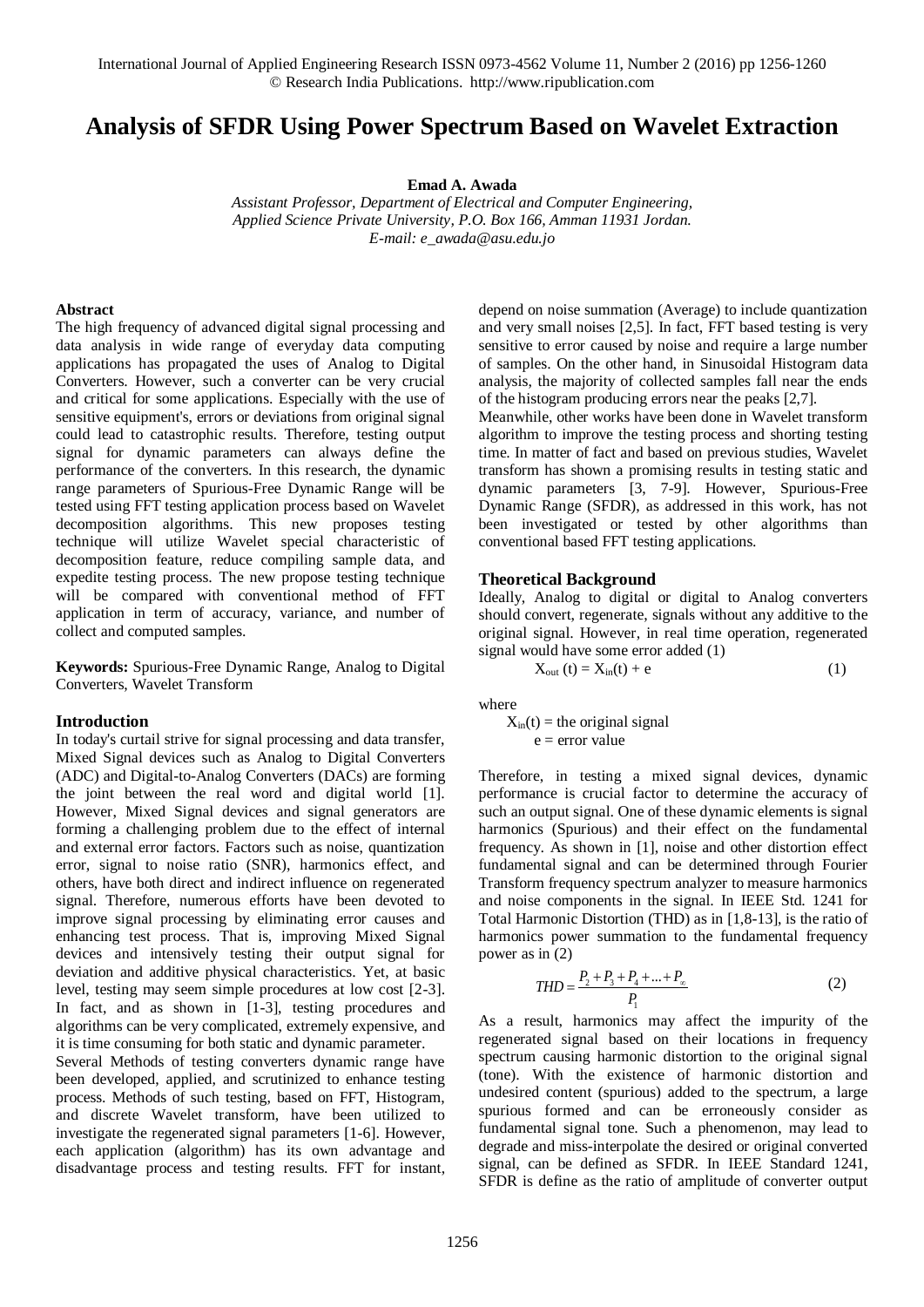signal, regenerated signal averaged spectral components input frequency, to the amplitude of the largest harmonic or spurious spectral component observed over the full Nyquist

band [8-10] as shown in (3)  
\n
$$
SFR = 20X \log(\frac{Amplitude \text{ of Fundamental } (RMS)}{Amplitude \text{ of } L \text{ arg} \text{ est } Spur(RMS)})
$$
\n(3)

For example, a simulated sine waveform with fundamental frequency tone f=150 Hz with added noise was applied to the converter input as in figure 1.

The output digitalized signal was captured and analyzed in frequency domain power spectrum to compute harmonics effect (THD) and the ratio of fundamental frequency to the highest harmonic spurious component as shown in figure 2 and 3 respectively



**Figure 1:** Simulated sinusoid waveform with noise at  $f=150$  Hz



**Figure 2:** THD by FFT Power Spectrum



**Figure 3:** SFDR based on FFT Power Spectrum

As illustrated, by applying a full scale sinusoidal input signal and measure the output response, RMS of all harmonics and largest spurious components were defined by FFT spectrum to show THD and SFDR. However, such a method can be lengthy and complicated (in term of compiling process), especially with higher order ADCs.

In this study, the simulated regenerated signal was filtered and decomposed through a set of discreet Wavelet transform filters. Doing so, the processed signal was decomposed into two sub signals, of low and high frequency components with all sufficient data pertain [1-3, 14]. The low-pass, approximation coefficients, were captured and processed at first level of decomposition by FFT base algorithm to measure the ratio of new fundamental transformed signal frequency and harmonics frequency associated.

### **Discrete Wavelet Transform (DWT)**

In conventional evaluation of SFDR, digitized analog output signal used FFT spectrum to find the ratio between the maximum content of the largest spurious and the fundamental signal tone as discussed in theoretical background. However, in most cases number of data samples collected and analyzed is very large. Therefore, and as intend of this study, the captured signal is transformed and analysed by Discreet Wavelet Transform (DWT) algorithms to obtain further information with less number of data samples [1,2,9]. With the property of DWT sub-band coding, data computation is based on successive low-pass and high-pass filtering. In [1,9,15-19], each Mother Wavelet is based on predetermined low-pass and high-pass coefficient filters. Filtering is used for down-sampling process by factor of 2 (decimation) in each energy level.

For a discrete output signal  $(s_n = \{s_{nk}\})$ , DWT decomposition process can be shown in 4 and 5 for both approximation and detail coefficients respectively

$$
S_{n-1,j} = \sum_{k} \widetilde{h}_{k-2,j} S_{nk} \tag{4}
$$

$$
d_{n-1,j} = \sum_{k} \tilde{g}_{k-2,j} s_{nk} \tag{5}
$$

The decomposition process of a signal consist of of two major functions. Convoluting signal data with Wavelet coefficients as in 6 and 7.

$$
(\tilde{h}(-)^* s_n)_j = \sum_k \tilde{h}_{-(j-k)} s_{nk}
$$
 (6)

$$
\left(\tilde{g}(-)^*s_n\right)_j = \sum_{k}^{k} \tilde{g}_{-(j-k)}s_{nk} \tag{7}
$$

And followed by down-sampling as in 8 and 9

$$
s_{n-1} = (\downarrow 2)(\tilde{h}(-)^* s_n)
$$
 (8)

$$
d_{n-1} = (\downarrow 2)(\tilde{g}(-)^*s_n) \tag{9}
$$

As a result of this process, number of compiled samples will be reduced by half at each decimation level. In other word, the bandwidth of the original signal will split into multiple of halves at the high and low-pass filters [1,16,18-19] as shown in figure 4.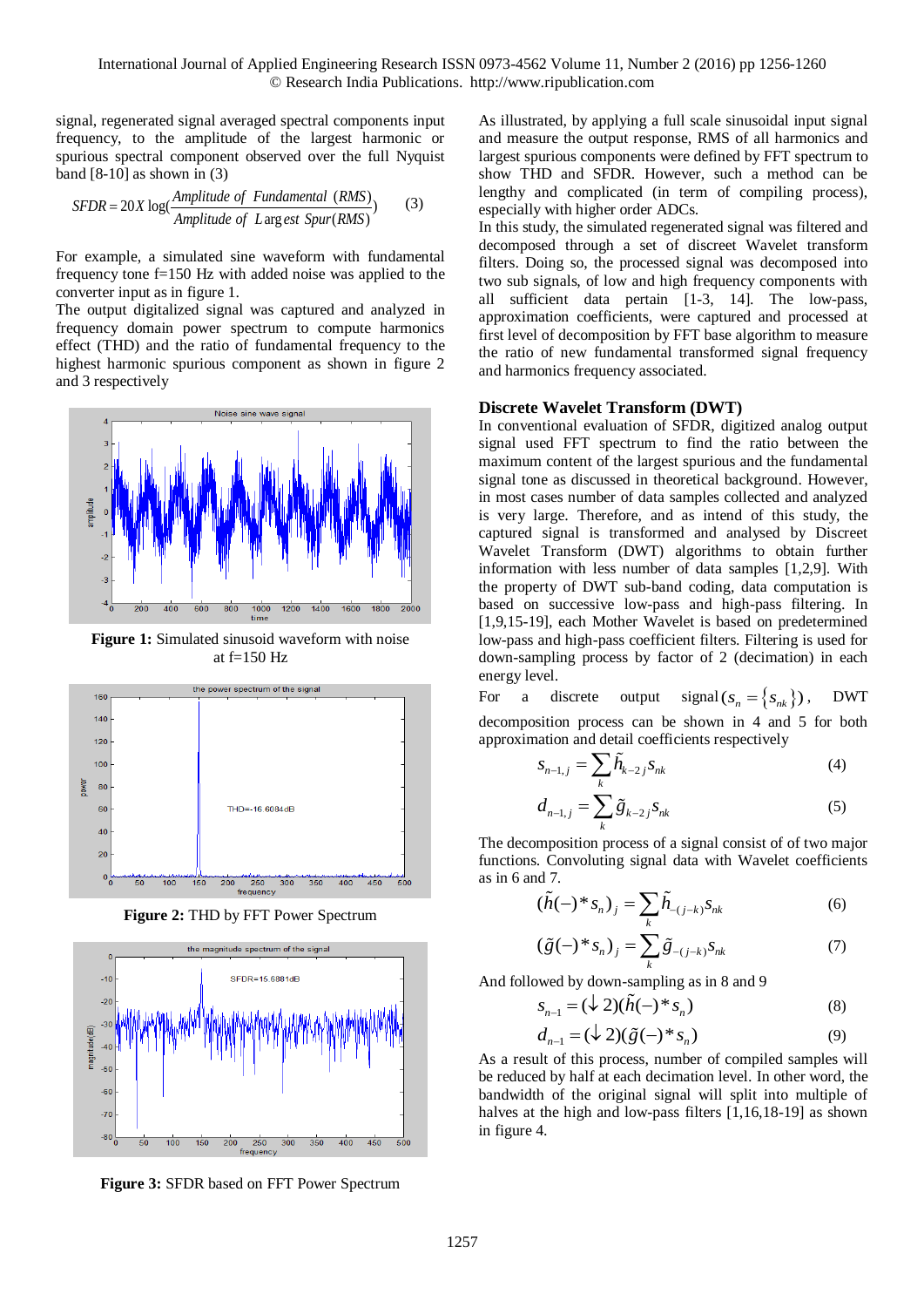

**Figure 4:** Wavelet Decomposition and down sampling process

In [1,16,18], many type of Wavelet can be used. However, an appropriate Mother Wavelet (orthogonal, biorthogonal) should be selected to best match and analyze the test signal in time and frequency domains.

In this work, Haar, Daubechies (orthogonal), and biorN (biorthogonal) will be used to analyze sinusoidal signal for SFDR.

### **Simulation and Testing Process**

In this work, Matlab software was used for testing simulation and evaluation. The generated signal under test was captured and tested for SFDR. Testing algorithms was developed based on FFT power spectrum based on DWT decomposition as new algorithm process. In addition, random noise was added to the simulated output signal under test as shown in figure 5.



**Figure 5:** Raw signal under test process

Several numbers of bits ADCs (10, 12, 14 Bits) output signals were simulated at various fundamental frequencies of 100 Hz, 150 Hz, and 200 Hz with sampling rate fs (1000 Hz). By using FFT power spectrum, SFDR was determined with 2000 data samples as in figure 6.



**Figure 6:** SFDR based on FFT power Spectrum at 200 Hz

Meanwhile, by applying the new testing algorithm, DWT were able to reduce number of compiled samples by half. Signal under test was decompose first by Wavelet high-pass and low-pass to obtain new transformed signal with half the data bandwidth as illustrated in (10) and (11) and shown in figure 7.<br>  $(\ldots d_{n-1,-1}d_{n-1,0}, d_{n-1,1}, d_{n-1,2}, d_{n-1,3}, d_{n-1,4}, d_{n-1,5}, d_{n-1,6}, d_{n-1,7}, \ldots)$  (10) figure 7.

$$
\begin{array}{ll}\n(\ldots d_{n-1,-1}d_{n-1,0}, d_{n-1,1}, d_{n-1,2}, d_{n-1,3}, d_{n-1,4}, d_{n-1,5}, d_{n-1,6}, d_{n-1,7}, \ldots) & (10) \\
(\ldots d_{n-1,-1}, d_{n-1,1}, d_{n-1,3}, d_{n-1,5}, d_{n-1,7}, \ldots) & (11)\n\end{array}
$$



**Figure 7:** Illustration of original signal and Wavelet decomposition

As a result of such a process, approximation coefficients at first level of decomposition were captured to form the new tested signal as in figure 8.



**Figure 8:** Illustration of original signal and Wavelet decomposition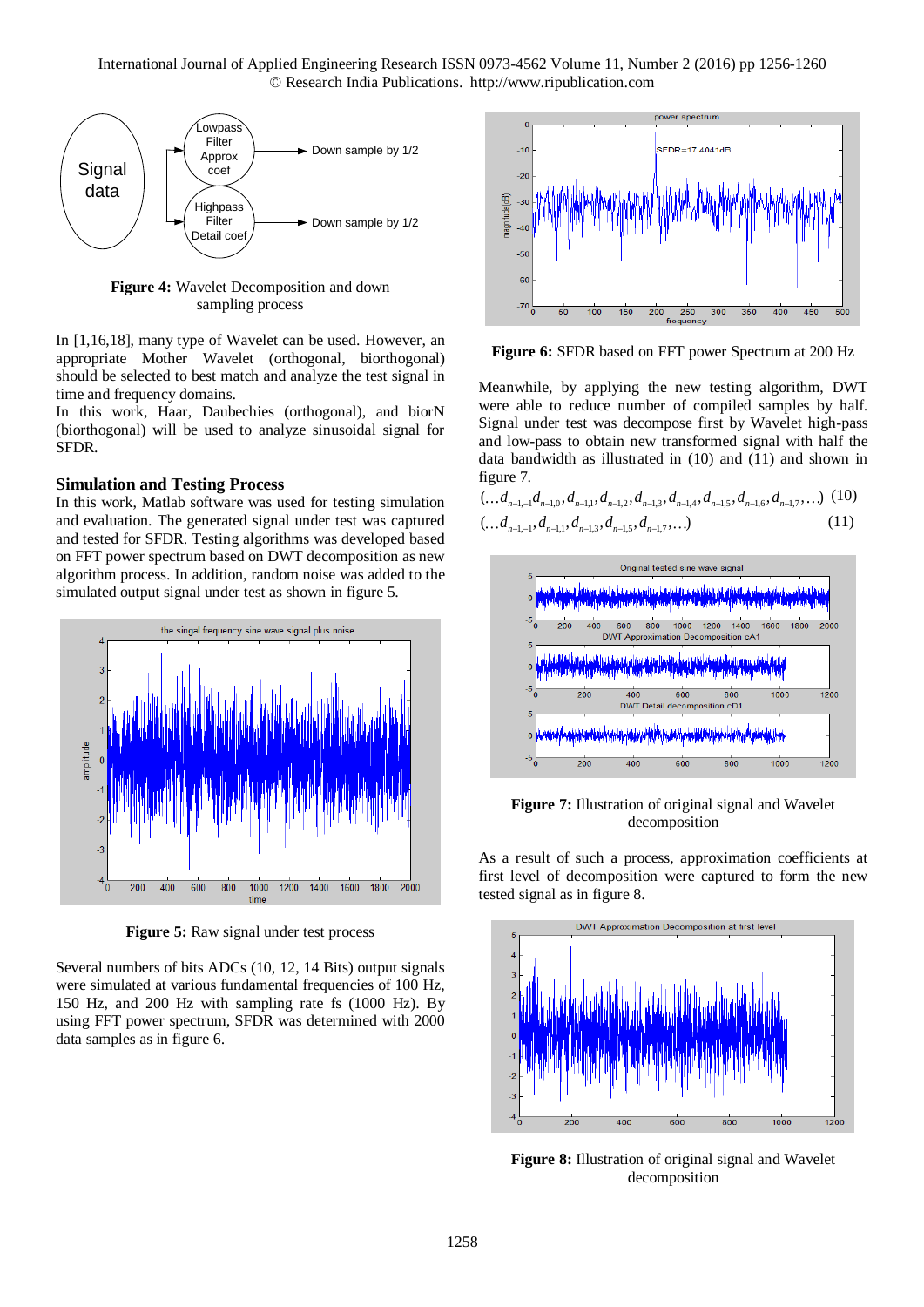Data from discreet Wavelet transform low-pass filter (Approximation data) where used by the FFT power spectrum based computation to estimate for SFDR as in figure 9.



**Figure 9:** SFDR based on Wavelet Decomposition and FFT Analysis

# **Results and Discussion**

To validate experiment results, testing was performed on several fundamental frequencies and types of DWT. Results were validated with classical testing algorithm of FFT spectrum as shown in Table 1, 2, 3 and figures 10, 11, and 12.

**Table 1:** SFDR at various fundamental frequencies and analysis techniques for 10 Bits ADC

|                                                                                              |  |  | Freq. FFT Db20 Db10 Coef1 Haar Bior3.1 |
|----------------------------------------------------------------------------------------------|--|--|----------------------------------------|
| $\vert 100Hz \vert 16.01 \vert 16.10 \vert 15.61 \vert 19.80 \vert 19.79 \vert 18.30$        |  |  |                                        |
| $\vert 150\text{Hz} \vert 15.72 \vert 16.72 \vert 17.01 \vert 18.80 \vert 17.88 \vert 13.80$ |  |  |                                        |
| 200Hz 15.45 15.77 15.92 17.14 13.32 11.98                                                    |  |  |                                        |



**Figure 10:** Illustration of SFDR values from table 1 for 10 Bits ADC

**Table 2:** SFDR at various fundamental frequencies and analysis techniques for 12 Bits ADC

| Freq. | FFT   | Db20      |       | $Db10$ $Coef1$ | Haar  | Bior3.1 |
|-------|-------|-----------|-------|----------------|-------|---------|
| 100Hz | 14.72 | 12.37     | 12.59 | 13.53          | 13.22 | 12.13   |
| 150Hz | 14.05 | $12.25$ 1 | 13.06 | 13.30          | 11.60 | 11.92   |
| 200Hz | 11.88 | 11.98     | 11.90 | 12.11          | 10.44 | 11.31   |



**Figure 11:** Illustration of SFDR values from table 2 for 12 Bits ADC

**Table 3:** SFDR at various fundamental frequencies and analysis techniques for 14 Bits ADC

|                                               |  |  | Freq. FFT Db20 Db10 Coef1 Haar Bior3.1 |
|-----------------------------------------------|--|--|----------------------------------------|
| 100Hz 12.27 11.98 12.27 12.83 12.44 10.94     |  |  |                                        |
| $150Hz$ 13.30 14.43 13.09 11.73 12.10 13.59   |  |  |                                        |
| $[200Hz]$ 12.90 12.36 12.61 12.89 12.01 12.31 |  |  |                                        |



**Figure 12:** Illustration of SFDR values from table 3 for 14 Bits ADC

As seen from tables (1,2, and 3) and the illustrated figures (11, 12, 13), DWT algorithms of signal decomposition were able to reduce number of compiled samples. For instance, when 10 bits ADC was simulated, a total of 2000 data samples were collected to compute SFDR based on conventional method of FFT power spectrum. However, using DWT of different type, number of data sample were reduced by half prior to apply FFT computation of SFDR. With such a result closer to conventional method (FFT spectrum), DWT has shown a promising algorithm to reduce number of analyzed data and speed the computation process of SFDR.

### **Conclusion**

In this work of testing SFDR, Wavelet transform algorithm has shown a promising technique of combining with FFT spectrum analysis. With special properties of multi-resolution and down-sampling process, SFDR was estimated with less data to allow for fast testing process, less testing cost, and enhance testing results. As a result of this simulation and other